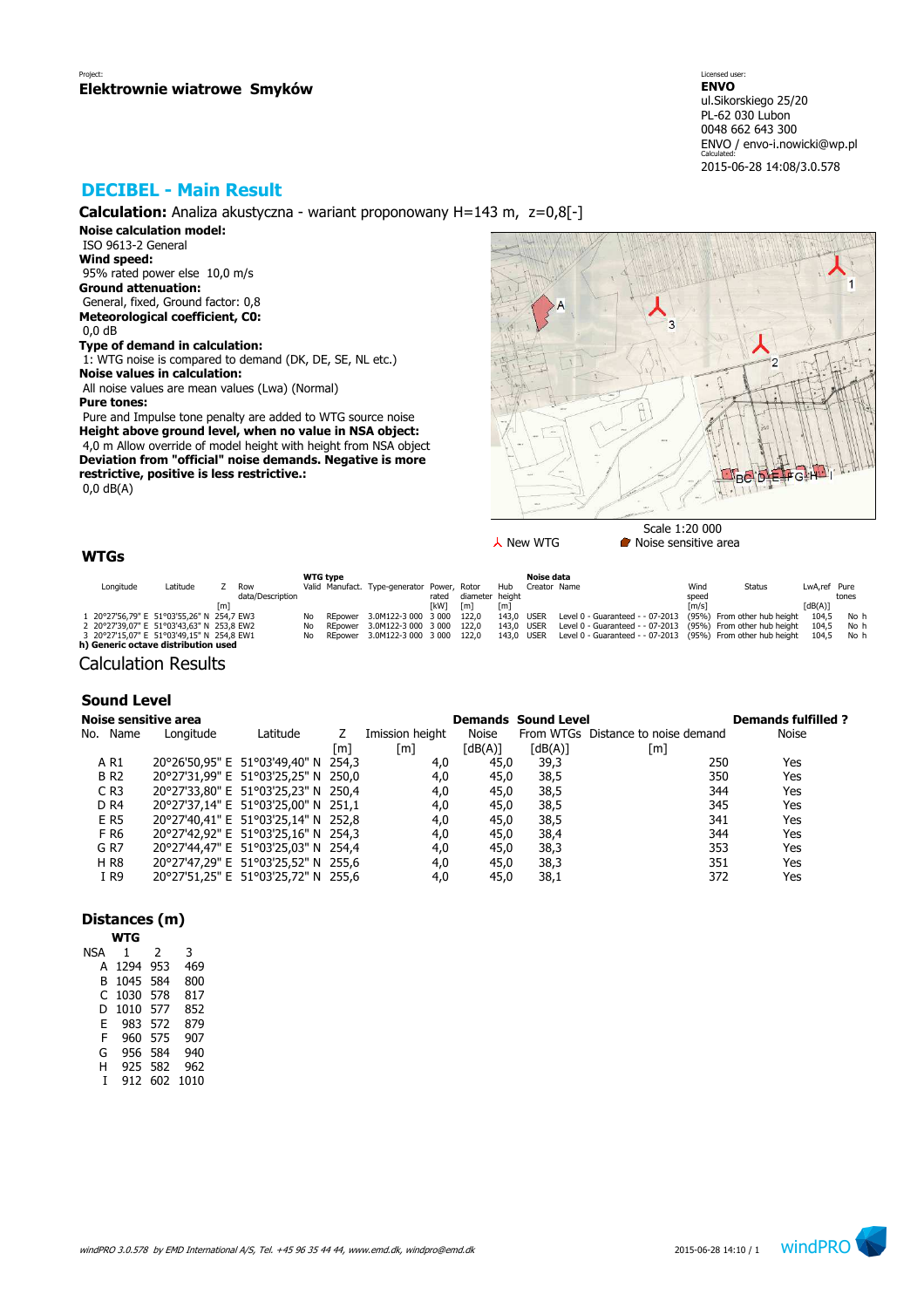# **DECIBEL - Detailed results**

**Calculation:** Analiza akustyczna - wariant proponowany H=143 m, z=0,8[-]**Noise calculation model:** ISO 9613-2 General 10,0 m/s **Assumptions** 

Calculated  $L(DW) = LWA$ , ref + K + Dc - (Adiv + Aatm + Agr + Abar + Amisc) - Cmet (when calculated with ground attenuation, then  $Dc = D$ omega)

| LWA,ref: | Sound pressure level at WTG                        |
|----------|----------------------------------------------------|
| К:       | Pure tone                                          |
| Dc:      | Directivity correction                             |
| Adiv:    | the attenuation due to geometrical divergence      |
| Aatm:    | the attenuation due to atmospheric absorption      |
| Agr:     | the attenuation due to ground effect               |
| Abar:    | the attenuation due to a barrier                   |
| Amisc:   | the attenuation due to miscellaneous other effects |
| Cmet:    | Meteorological correction                          |

## Calculation Results

## **Noise sensitive area: A R1**

| <b>WTG</b> |         |                                                                                   | 95% rated power |                         |                  |            |         |                             |      |         |
|------------|---------|-----------------------------------------------------------------------------------|-----------------|-------------------------|------------------|------------|---------|-----------------------------|------|---------|
|            |         | No. Distance Sound distance Calculated LwA,ref Dc Adiv Aatm Agr Abar Amisc A Cmet |                 |                         |                  |            |         |                             |      |         |
|            | [m]     | [m]                                                                               | [dB(A)]         | $[dB(A)]$ $[dB]$ $[dB]$ |                  |            |         | $[dB]$ $[dB]$ $[dB]$ $[dB]$ | [dB] | [dB]    |
|            | 1 2 9 4 | 1 302                                                                             | 27.78           |                         | 104.5 0.00 73.29 | $\sim 100$ | - 0.00  | 0.00                        |      | $-0.00$ |
| 2          | 953     |                                                                                   | 963 31.13       |                         | 104,5 0,00 70,68 | $\sim 100$ | $-0.00$ | 0.00                        |      | $-0.00$ |
| 3          | 469     |                                                                                   | 490 38.22       |                         | 104.5 0.00 64.80 | $\sim 100$ | $-0.00$ | 0.00                        |      | $-0.00$ |

Sum 39,32

- Data undefined due to calculation with octave data

## **Noise sensitive area: B R2**

| <b>WTG</b> |         |                                                                                   | 95% rated power |                         |                  |                          |            |                |      |           |
|------------|---------|-----------------------------------------------------------------------------------|-----------------|-------------------------|------------------|--------------------------|------------|----------------|------|-----------|
|            |         | No. Distance Sound distance Calculated LwA,ref Dc Adiv Aatm Agr Abar Amisc A Cmet |                 |                         |                  |                          |            |                |      |           |
|            | [m]     | [m]                                                                               | [dB(A)]         | $[dB(A)]$ $[dB]$ $[dB]$ |                  |                          |            | [dB] [dB] [dB] | [dB] | [dB] [dB] |
|            | 1 0 4 5 | 1 0 5 5                                                                           | 30,14           |                         | 104.5 0.00 71.46 | $\overline{\phantom{a}}$ |            | $-0.00$        | 0.00 | $-0.00$   |
| 2          | 584     |                                                                                   | 602 36.12       |                         | 104.5 0.00 66.59 | $\overline{\phantom{a}}$ |            | $-0.00$        | 0.00 | $-0.00$   |
| 3          | 808     |                                                                                   | 821 32.86       |                         | 104,5 0,00 69,29 |                          | $\sim 100$ | $-0.00$        | 0.00 | $-0.00$   |
|            |         |                                                                                   |                 |                         |                  |                          |            |                |      |           |

Sum 38,49

- Data undefined due to calculation with octave data

## **Noise sensitive area: C R3**

| <b>WTG</b> |         |                                                                                   | 95% rated power |                   |  |                  |                          |            |         |      |                          |         |
|------------|---------|-----------------------------------------------------------------------------------|-----------------|-------------------|--|------------------|--------------------------|------------|---------|------|--------------------------|---------|
|            |         | No. Distance Sound distance Calculated LwA,ref Dc Adiv Aatm Agr Abar Amisc A Cmet |                 |                   |  |                  |                          |            |         |      |                          |         |
|            | [m]     | [m]                                                                               | [dB(A)]         | [dB(A)] [dB] [dB] |  |                  | $[dB]$ $[dB]$ $[dB]$     |            |         | [dB] | [dB]                     | [dB]    |
|            | 1 0 3 0 | 1 040                                                                             | 30,30           |                   |  | 104.5 0.00 71.34 |                          | $\sim 100$ | $-0.00$ | 0.00 | $\overline{\phantom{a}}$ | 0.00    |
| 2          | 578     |                                                                                   | 595 36.24       |                   |  | 104,5 0,00 66,49 | $\overline{\phantom{a}}$ |            | $-0.00$ | 0.00 |                          | $-0.00$ |
| 3          | 824     |                                                                                   | 836 32.66       |                   |  | 104,5 0,00 69,45 |                          | $\sim 100$ | $-0.00$ | 0.00 |                          | $-0.00$ |

Sum 38,53

- Data undefined due to calculation with octave data

|            |         | Noise sensitive area: D R4                                                   |                 |         |      |                  |                          |      |         |      |      |         |
|------------|---------|------------------------------------------------------------------------------|-----------------|---------|------|------------------|--------------------------|------|---------|------|------|---------|
| <b>WTG</b> |         |                                                                              | 95% rated power |         |      |                  |                          |      |         |      |      |         |
|            |         | No. Distance Sound distance Calculated LwA,ref Dc Adiv Aatm Agr Abar Amisc A |                 |         |      |                  |                          |      |         |      |      | Cmet    |
|            | [m]     | [m]                                                                          | (dB(A)]         | [dB(A)] | [dB] | [dB]             | [dB]                     | [dB] | [dB]    | [dB] | [dB] | [dB]    |
|            | 1 0 1 0 | 1 0 2 0                                                                      | 30,51           |         |      | 104,5 0,00 71,17 | $\overline{\phantom{a}}$ |      | $-0.00$ | 0.00 |      | $-0,00$ |
| 2          | 577     | 594                                                                          | 36,26           |         |      | 104,5 0,00 66,47 | $\overline{\phantom{a}}$ |      | $-0.00$ | 0.00 |      | $-0,00$ |
| 3          | 861     | 872                                                                          | 32,21           |         |      | 104,5 0,00 69,81 | $\overline{\phantom{a}}$ |      | $-0.00$ | 0.00 |      | $-0,00$ |
|            |         |                                                                              |                 |         |      |                  |                          |      |         |      |      |         |

Sum 38,46

- Data undefined due to calculation with octave data

## **Noise sensitive area: E R5**

| WTG |     |                                                                                   | 95% rated power                                                                                                                                               |  |  |  |                                |         |
|-----|-----|-----------------------------------------------------------------------------------|---------------------------------------------------------------------------------------------------------------------------------------------------------------|--|--|--|--------------------------------|---------|
|     |     | No. Distance Sound distance Calculated LwA,ref Dc Adiv Aatm Agr Abar Amisc A Cmet |                                                                                                                                                               |  |  |  |                                |         |
|     | [m] | [m]                                                                               | $\lceil dB(A) \rceil$ $\lceil dB(A) \rceil$ $\lceil dB \rceil$ $\lceil dB \rceil$ $\lceil dB \rceil$ $\lceil dB \rceil$ $\lceil dB \rceil$ $\lceil dB \rceil$ |  |  |  |                                |         |
|     | 983 |                                                                                   | 993 30.80                                                                                                                                                     |  |  |  | 104.5 0.00 70.94 - - 0.00 0.00 | $-0.00$ |

To be continued on next page...

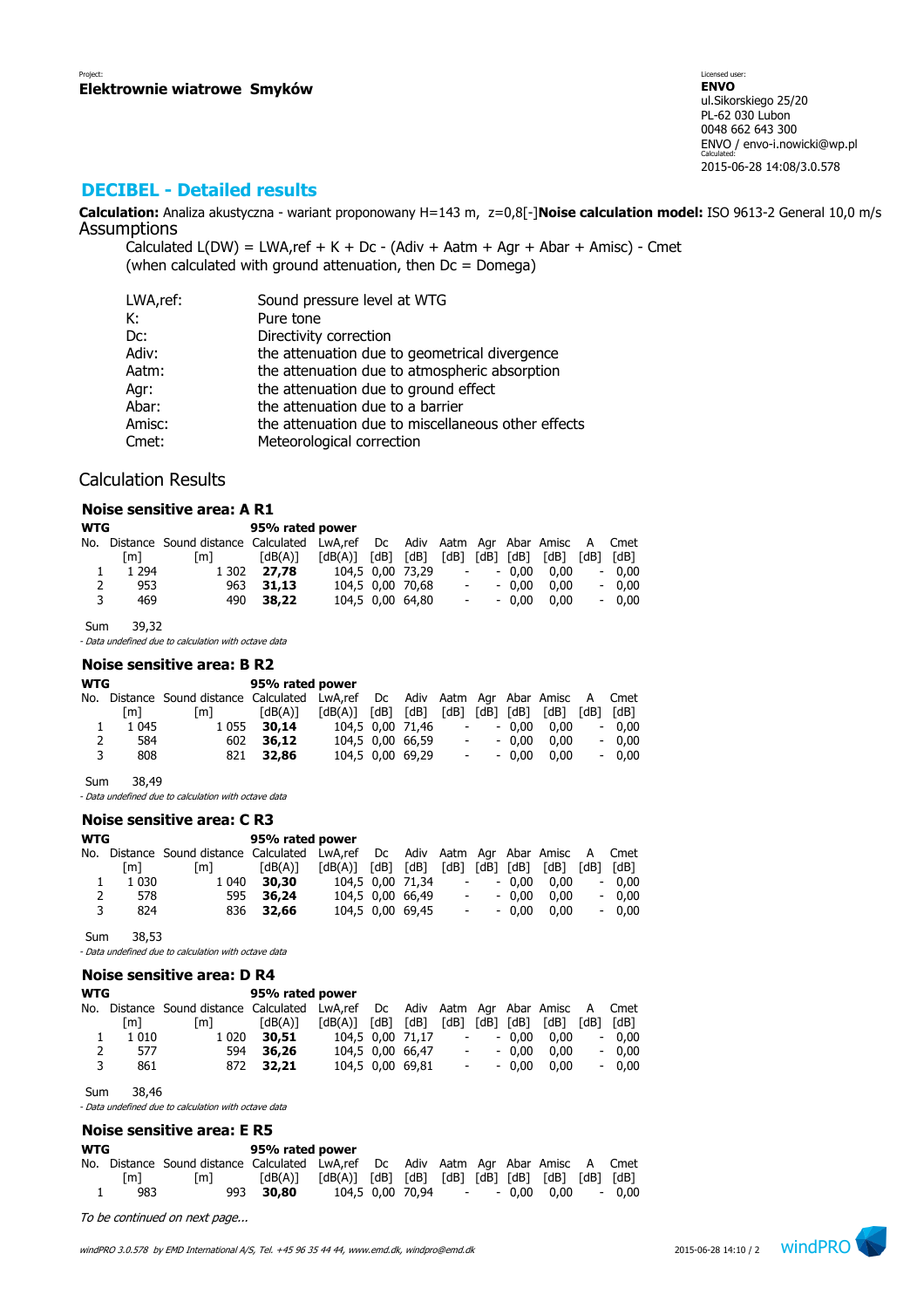Licensed user: **ENVO**  ul.Sikorskiego 25/20 PL-62 030 Lubon 0048 662 643 300 ENVO / envo-i.nowicki@wp.pl Calculated: 2015-06-28 14:08/3.0.578

# **DECIBEL - Detailed results**

**Calculation:** Analiza akustyczna - wariant proponowany H=143 m, z=0,8[-]**Noise calculation model:** ISO 9613-2 General 10,0 m/s ...continued from previous page

| <b>WTG</b> |     |                                                                                   | 95% rated power |                                                                                                                                                            |                  |                          |                   |         |
|------------|-----|-----------------------------------------------------------------------------------|-----------------|------------------------------------------------------------------------------------------------------------------------------------------------------------|------------------|--------------------------|-------------------|---------|
|            |     | No. Distance Sound distance Calculated LwA,ref Dc Adiv Aatm Agr Abar Amisc A Cmet |                 |                                                                                                                                                            |                  |                          |                   |         |
|            | [m] | [m]                                                                               | [dB(A)]         | $\lceil dB(A) \rceil$ $\lceil dB \rceil$ $\lceil dB \rceil$ $\lceil dB \rceil$ $\lceil dB \rceil$ $\lceil dB \rceil$ $\lceil dB \rceil$ $\lceil dB \rceil$ |                  |                          |                   |         |
| 2          | 572 |                                                                                   | 589 36.35       |                                                                                                                                                            | 104.5 0.00 66.40 | $\sim 100$               | $-0.00$ $0.00$    | $-0.00$ |
| 3          | 891 |                                                                                   | 902 31.85       |                                                                                                                                                            | 104,5 0,00 70,10 | <b>Contract Contract</b> | $-0.00\quad 0.00$ | $-0.00$ |

Sum 38,48

- Data undefined due to calculation with octave data

## **Noise sensitive area: F R6**

| WTG            |     |                                                                               | 95% rated power |                       |               |                  |                          |           |      |                          |         |
|----------------|-----|-------------------------------------------------------------------------------|-----------------|-----------------------|---------------|------------------|--------------------------|-----------|------|--------------------------|---------|
| No.            |     | Distance Sound distance Calculated LwA,ref Dc Adiv Aatm Agr Abar Amisc A Cmet |                 |                       |               |                  |                          |           |      |                          |         |
|                | [m] | [m]                                                                           | [dB(A)]         | $\lceil dB(A) \rceil$ | $[dB]$ $[dB]$ |                  | [dB]                     | [dB] [dB] | [dB] | [dB]                     | [dB]    |
| 1              | 968 |                                                                               | 978 30.97       |                       |               | 104.5 0.00 70.81 | $\overline{\phantom{a}}$ | $-0.00$   | 0.00 | $\overline{\phantom{a}}$ | 0.00    |
| $\overline{2}$ | 575 | 592                                                                           | 36,29           |                       |               | 104,5 0,00 66,44 | $\overline{\phantom{a}}$ | $-0.00$   | 0.00 |                          | $-0.00$ |
| 3              | 918 |                                                                               | 928 31.53       |                       |               | 104.5 0.00 70.36 | $\overline{\phantom{a}}$ | $-0.00$   | 0.00 |                          | $-0.00$ |
|                |     |                                                                               |                 |                       |               |                  |                          |           |      |                          |         |

Sum 38,41

- Data undefined due to calculation with octave data

#### **Noise sensitive area: G R7**

| [m] | [m]        | [dB(A)] |                                     |                 |                         |                                                          |                                                  | [dB] | [dB]                                            | [dB]                                                                              |
|-----|------------|---------|-------------------------------------|-----------------|-------------------------|----------------------------------------------------------|--------------------------------------------------|------|-------------------------------------------------|-----------------------------------------------------------------------------------|
| 964 |            |         |                                     |                 |                         |                                                          |                                                  | 0.00 | $\overline{\phantom{a}}$                        | 0.00                                                                              |
| 584 |            |         |                                     |                 |                         |                                                          |                                                  | 0.00 | $\overline{\phantom{a}}$                        | 0.00                                                                              |
| 940 |            |         |                                     |                 |                         |                                                          |                                                  | 0.00 | $\overline{\phantom{0}}$                        | 0.00                                                                              |
|     | <b>WTG</b> |         | 974 31.01<br>600 36.14<br>950 31.29 | 95% rated power | $[dB(A)]$ $[dB]$ $[dB]$ | 104.5 0.00 70.77<br>104,5 0,00 66,57<br>104.5 0.00 70.55 | $\overline{\phantom{a}}$<br>$\sim$<br>$\sim 100$ |      | [dB] [dB] [dB]<br>$-0.00$<br>$-0.00$<br>$-0.00$ | No. Distance Sound distance Calculated LwA,ref Dc Adiv Aatm Agr Abar Amisc A Cmet |

Sum 38,28

- Data undefined due to calculation with octave data

## **Noise sensitive area: H R8**

| WTG |     | 95% rated power                                                                   |           |                         |  |                  |            |         |                             |      |         |
|-----|-----|-----------------------------------------------------------------------------------|-----------|-------------------------|--|------------------|------------|---------|-----------------------------|------|---------|
|     |     | No. Distance Sound-distance Calculated LwA,ref Dc Adiv Aatm Agr Abar Amisc A Cmet |           |                         |  |                  |            |         |                             |      |         |
|     | [m] | [m]                                                                               | [dB(A)]   | $[dB(A)]$ $[dB]$ $[dB]$ |  |                  |            |         | $[dB]$ $[dB]$ $[dB]$ $[dB]$ | [dB] | [dB]    |
| 1   | 937 | 947                                                                               | 31,32     | 104,5 0,00 70,53        |  |                  | $\sim 100$ | $-0.00$ | 0.00                        |      | $-0,00$ |
| 2   | 582 |                                                                                   | 598 36.19 | 104,5 0,00 66,53        |  |                  | $\sim 100$ | $-0.00$ | 0.00                        |      | $-0.00$ |
| 3   | 962 |                                                                                   | 972 31.03 |                         |  | 104,5 0,00 70,76 | $\sim 100$ | $-0.00$ | 0.00                        |      | $-0.00$ |
|     |     |                                                                                   |           |                         |  |                  |            |         |                             |      |         |

Sum 38,31

- Data undefined due to calculation with octave data

#### **Noise sensitive area: I R9**

| WTG     | 95% rated power |         |                                        |  |  |                                             |                                      |                                        |      |                                                 |                                                                                   |
|---------|-----------------|---------|----------------------------------------|--|--|---------------------------------------------|--------------------------------------|----------------------------------------|------|-------------------------------------------------|-----------------------------------------------------------------------------------|
|         |                 |         |                                        |  |  |                                             |                                      |                                        |      |                                                 |                                                                                   |
| [m]     | [m]             | [dB(A)] |                                        |  |  |                                             |                                      |                                        | [dB] | [dB]                                            | [dB]                                                                              |
| 919     |                 |         |                                        |  |  |                                             |                                      |                                        | 0.00 |                                                 | $-0.00$                                                                           |
| 602     |                 |         |                                        |  |  |                                             |                                      |                                        | 0.00 |                                                 | $-0.00$                                                                           |
| 1 0 1 0 |                 |         |                                        |  |  |                                             |                                      |                                        | 0.00 |                                                 | $-0.00$                                                                           |
|         |                 |         | 929 31.53<br>617 35,86<br>1 0 19 30.52 |  |  | $[dB(A)]$ $[dB]$ $[dB]$<br>104,5 0,00 66,81 | 104,5 0,00 70,36<br>104,5 0,00 71,17 | $\sim 100$<br>$\sim 100$<br>$\sim 100$ |      | [dB] [dB] [dB]<br>$-0.00$<br>$-0.00$<br>$-0.00$ | No. Distance Sound distance Calculated LwA,ref Dc Adiv Aatm Agr Abar Amisc A Cmet |

Sum 38,06

- Data undefined due to calculation with octave data

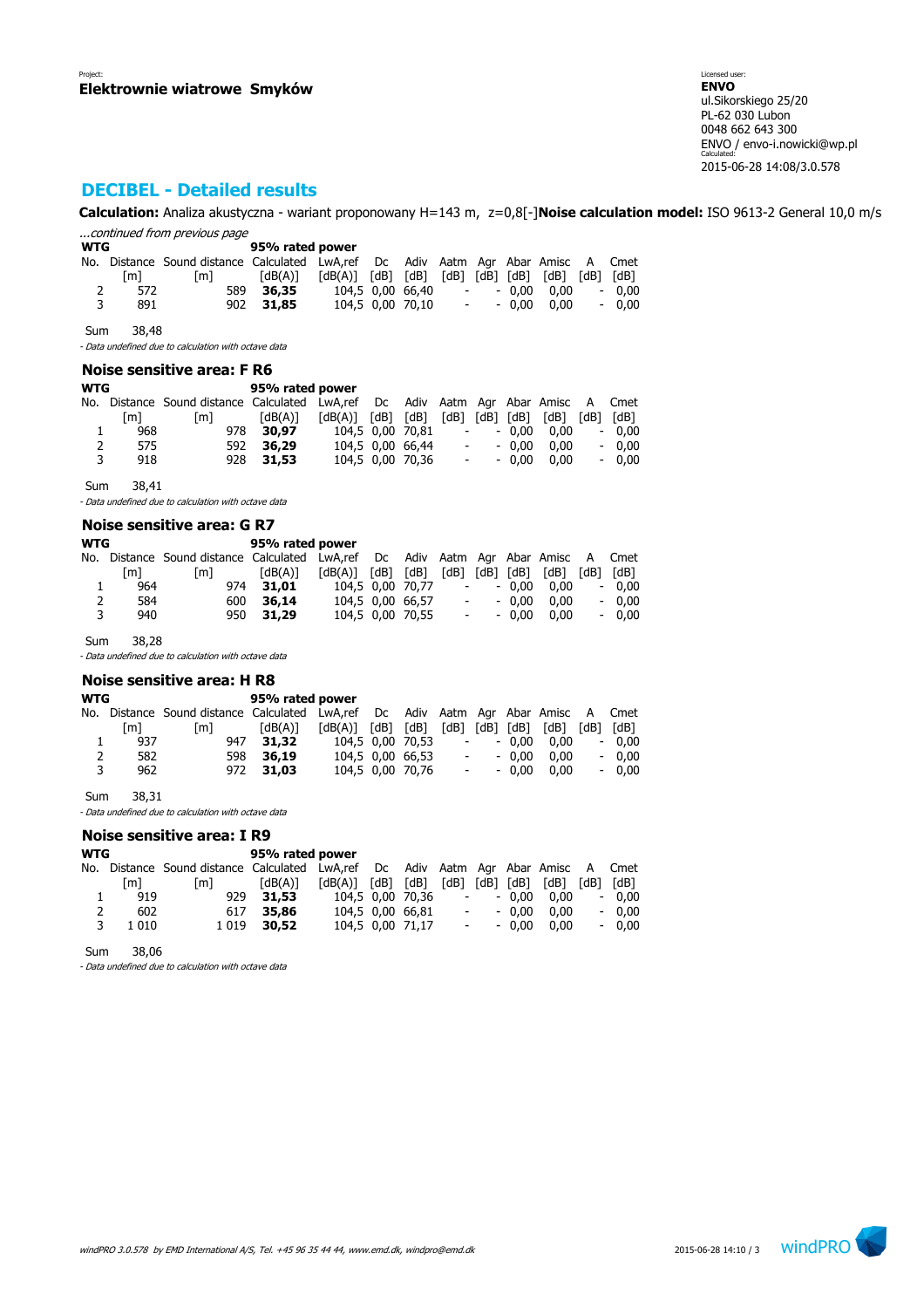Licensed user: **ENVO**  ul.Sikorskiego 25/20 PL-62 030 Lubon 0048 662 643 300 ENVO / envo-i.nowicki@wp.pl Calculated: 2015-06-28 14:08/3.0.578

## **DECIBEL - Assumptions for noise calculation**

**Calculation:** Analiza akustyczna - wariant proponowany H=143 m, z=0,8[-]**Noise calculation model:** ISO 9613-2 General 10,0 m/s **Noise calculation model:** ISO 9613-2 General **Wind speed:** 95% rated power else 10,0 m/s **Ground attenuation:** General, fixed, Ground factor: 0,8 **Meteorological coefficient, C0:** 0,0 dB **Type of demand in calculation:** 1: WTG noise is compared to demand (DK, DE, SE, NL etc.) **Noise values in calculation:** All noise values are mean values (Lwa) (Normal) **Pure tones:** Pure and Impulse tone penalty are added to WTG source noise **Height above ground level, when no value in NSA object:** 4,0 m Allow override of model height with height from NSA object **Deviation from "official" noise demands. Negative is more restrictive, positive is less restrictive.:** 0,0 dB(A) **Octave data required** Air absorption 63 125 250 500 1 000 2 000 4 000 8 000 [db/km] [db/km] [db/km] [db/km] [db/km] [db/km] [db/km] [db/km] 0,1 0,4 1,0 1,9 3,7 9,7 32,8 117,0 **WTG:** REpower 3.0M122 3000 122.0 !O! **Noise:** Level 0 - Guaranteed - - 07-2013 Source Source/Date Creator Edited Manufacturer 2013-07-10 USER 2013-12-23 10:16 Based on document SD-3.5-WT.PC-00-A-C-EN. **Octave data** Status Hub height Wind speed LwA,ref Pure tones 63 125 250 500 1000 2000 4000 8000 [m] [m/s] [dB(A)] [dB] [dB] [dB] [dB] [dB] [dB] [dB] [dB] From other hub height 143,0 95% rated power 104,5 No Generic data 86,1 93,1 96,5 99,1 98,9 96,0 91,2 81,7 **NSA:** R1-A **Predefined calculation standard: Imission height(a.g.l.):** Use standard value from calculation model **Noise demand:** 45,0 dB(A) **No distance demand NSA:** R2-B **Predefined calculation standard: Imission height(a.g.l.):** Use standard value from calculation model **Noise demand:** 45,0 dB(A) **No distance demand NSA:** R3-C **Predefined calculation standard: Imission height(a.g.l.):** Use standard value from calculation model

**Noise demand:** 45,0 dB(A) **No distance demand**

**NSA:** R4-D **Predefined calculation standard: Imission height(a.g.l.):** Use standard value from calculation model

**Noise demand:** 45,0 dB(A) **No distance demand**